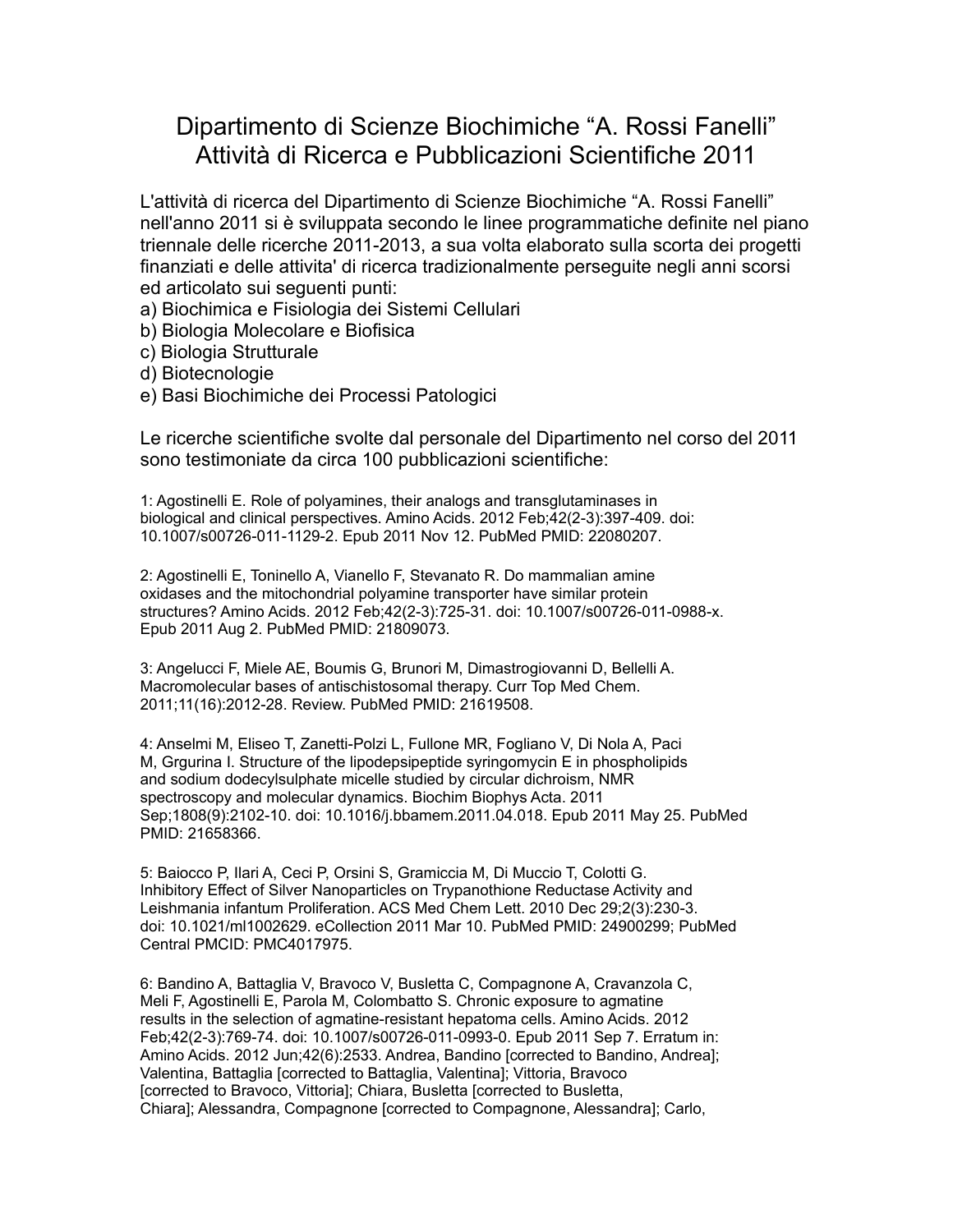Cravanzola [corrected to Cravanzola, Carlo]; Floriana, Meli [corrected to Meli, Floriana]; Enzo, Agostinelli [corrected to Agostinelli, Enzo]; Maurizio, Parola [corrected to Parola, Maurizio]; Sebastiano, Colombatto [corrected to Colombatto, Sebastiano]. PubMed PMID: 21901471.

7: Barbagallo M, Di Martino ML, Marcocci L, Pietrangeli P, De Carolis E, Casalino M, Colonna B, Prosseda G. A new piece of the Shigella Pathogenicity puzzle: spermidine accumulation by silencing of the speG gene [corrected]. PLoS One. 2011;6(11):e27226. doi: 10.1371/journal.pone.0027226. Epub 2011 Nov 10. Erratum in: PLoS One. 2012;7(5):

doi/10.1371/annotation/272940da-34b6-4cd7-8794-ecb5df8d7cc2. PubMed PMID: 22102881; PubMed Central PMCID: PMC3213128.

8: Barone E, Mancuso C, Di Domenico F, Sultana R, Murphy MP, Head E, Butterfield DA. Biliverdin reductase-A: a novel drug target for atorvastatin in a dog pre-clinical model of Alzheimer disease. J Neurochem. 2012 Jan;120(1):135-46. doi: 10.1111/j.1471-4159.2011.07538.x. Epub 2011 Nov 9. PubMed PMID: 22004509.

9: Barone E, Cenini G, Di Domenico F, Martin S, Sultana R, Mancuso C, Murphy MP, Head E, Butterfield DA. Long-term high-dose atorvastatin decreases brain oxidative and nitrosative stress in a preclinical model of Alzheimer disease: a novel mechanism of action. Pharmacol Res. 2011 Mar;63(3):172-80. doi: 10.1016/j.phrs.2010.12.007. Epub 2010 Dec 27. PubMed PMID: 21193043; PubMed Central PMCID: PMC3034810.

10: Barone E, Di Domenico F, Cenini G, Sultana R, Cini C, Preziosi P, Perluigi M, Mancuso C, Butterfield DA. Biliverdin reductase--a protein levels and activity in the brains of subjects with Alzheimer disease and mild cognitive impairment. Biochim Biophys Acta. 2011 Apr;1812(4):480-7. doi: 10.1016/j.bbadis.2011.01.005. Epub 2011 Jan 15. PubMed PMID: 21241799; PubMed Central PMCID: PMC3042515.

11: Barone E, Di Domenico F, Cenini G, Sultana R, Coccia R, Preziosi P, Perluigi M, Mancuso C, Butterfield DA. Oxidative and nitrosative modifications of biliverdin reductase-A in the brain of subjects with Alzheimer's disease and amnestic mild cognitive impairment. J Alzheimers Dis. 2011;25(4):623-33. doi: 10.3233/JAD-2011-110092. PubMed PMID: 21483094.

12: Battaglia V, Tibaldi E, Grancara S, Zonta F, Brunati AM, Martinis P, Bragadin M, Grillo MA, Tempera G, Agostinelli E, Toninello A. Effect of peroxides on spermine transport in rat brain and liver mitochondria. Amino Acids. 2012 Feb;42(2-3):741-9. doi: 10.1007/s00726-011-0990-3. Epub 2011 Aug 2. PubMed PMID: 21809072.

13: Bellelli A, Brunori M. Hemoglobin allostery: variations on the theme. Biochim Biophys Acta. 2011 Oct;1807(10):1262-72. doi: 10.1016/j.bbabio.2011.04.004. Epub 2011 May 3. Review. PubMed PMID: 21565157.

14: Bhunia A, Saravanan R, Mohanram H, Mangoni ML, Bhattacharjya S. NMR structures and interactions of temporin-1Tl and temporin-1Tb with lipopolysaccharide micelles: mechanistic insights into outer membrane permeabilization and synergistic activity. J Biol Chem. 2011 Jul 8;286(27):24394-406. doi: 10.1074/jbc.M110.189662. Epub 2011 May 17. PubMed PMID: 21586570; PubMed Central PMCID: PMC3129218.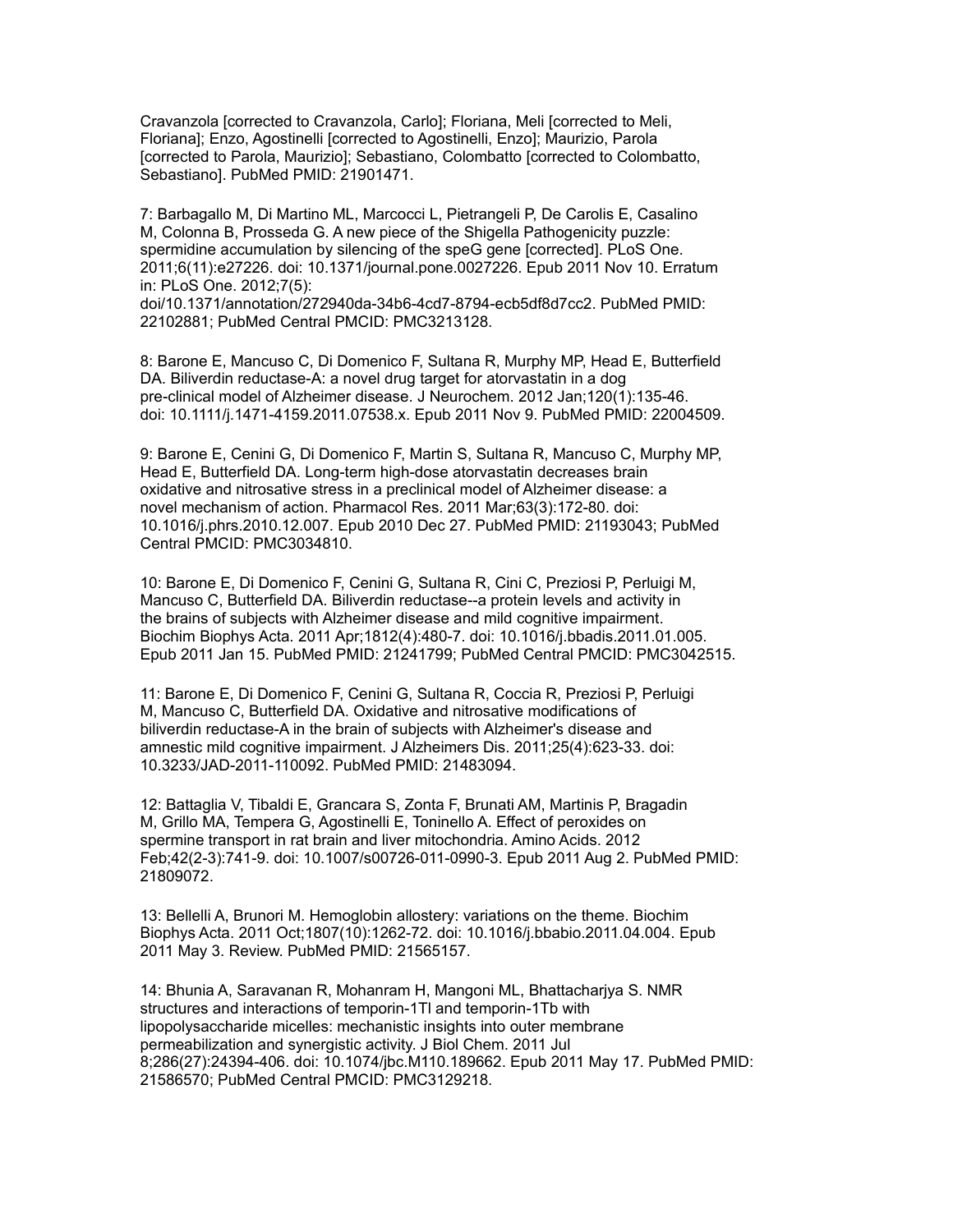15: Borisov VB, Forte E, Sarti P, Giuffrè A. Catalytic intermediates of cytochrome bd terminal oxidase at steady-state: ferryl and oxy-ferrous species dominate. Biochim Biophys Acta. 2011 May;1807(5):503-9. doi: 10.1016/j.bbabio.2011.02.007. Epub 2011 Feb 23. PubMed PMID: 21352800.

16: Boumis G, Angelucci F, Bellelli A, Brunori M, Dimastrogiovanni D, Miele AE. Structural and functional characterization of Schistosoma mansoni Thioredoxin. Protein Sci. 2011 Jun;20(6):1069-76. doi: 10.1002/pro.634. Epub 2011 May 5. PubMed PMID: 21465612; PubMed Central PMCID: PMC3104236.

17: Brama M, Politi L, Santini P, Migliaccio S, Scandurra R. Cadmium-induced apoptosis and necrosis in human osteoblasts: role of caspases and mitogen-activated protein kinases pathways. J Endocrinol Invest. 2012 Feb;35(2):198-208. doi: 10.3275/7801. Epub 2011 Jun 21. PubMed PMID: 21697648.

18: Bramucci E, Milano T, Pascarella S. Genomic distribution and heterogeneity of MocR-like transcriptional factors containing a domain belonging to the superfamily of the pyridoxal-5'-phosphate dependent enzymes of fold type I. Biochem Biophys Res Commun. 2011 Nov 11;415(1):88-93. doi: 10.1016/j.bbrc.2011.10.017. Epub 2011 Oct 12. PubMed PMID: 22020104.

19: Brunori M. Allostery turns 50: is the vintage yet attractive? Protein Sci. 2011 Jul;20(7):1097-9. doi: 10.1002/pro.660. PubMed PMID: 21594946; PubMed Central PMCID: PMC3149181.

20: Butterfield DA, Barone E, Di Domenico F, Cenini G, Sultana R, Murphy MP, Mancuso C, Head E. Atorvastatin treatment in a dog preclinical model of Alzheimer's disease leads to up-regulation of haem oxygenase-1 and is associated with reduced oxidative stress in brain. Int J Neuropsychopharmacol. 2012 Aug;15(7):981-7. doi: 10.1017/S1461145711001118. Epub 2011 Jul 18. PubMed PMID: 21767440.

21: Capuozzo E, Pecci L, Giovannitti F, Baseggio Conrado A, Fontana M. Oxidative and nitrative modifications of enkephalins by human neutrophils: effect of nitroenkephalin on leukocyte functional responses. Amino Acids. 2012 Aug;43(2):875-84. doi: 10.1007/s00726-011-1147-0. Epub 2011 Nov 24. PubMed PMID: 22113643.

22: Castellani M, Havens J, Kleinschroth T, Millett F, Durham B, Malatesta F, Ludwig B. The acidic domain of cytochrome  $c<sub>1</sub>$  in paracoccus denitrificans, analogous to the acidic subunits in eukaryotic  $bc<sub>1</sub>$  complexes, is not involved in the electron transfer reaction to its native substrate cytochrome c(552). Biochim Biophys Acta. 2011 Nov;1807(11):1383-9. doi: 10.1016/j.bbabio.2011.08.001. Epub 2011 Aug 11. PubMed PMID: 21856278; PubMed Central PMCID: PMC3171513.

23: Ceci P, Forte E, Di Cecca G, Fornara M, Chiancone E. The characterization of Thermotoga maritima ferritin reveals an unusual subunit dissociation behavior and efficient DNA protection from iron-mediated oxidative stress. Extremophiles. 2011 May;15(3):431-9. doi: 10.1007/s00792-011-0374-3. Epub 2011 Apr 13. PubMed PMID: 21487935.

24: Ceci P, Di Cecca G, Falconi M, Oteri F, Zamparelli C, Chiancone E. Effect of the charge distribution along the "ferritin-like" pores of the proteins from the Dps family on the iron incorporation process. J Biol Inorg Chem. 2011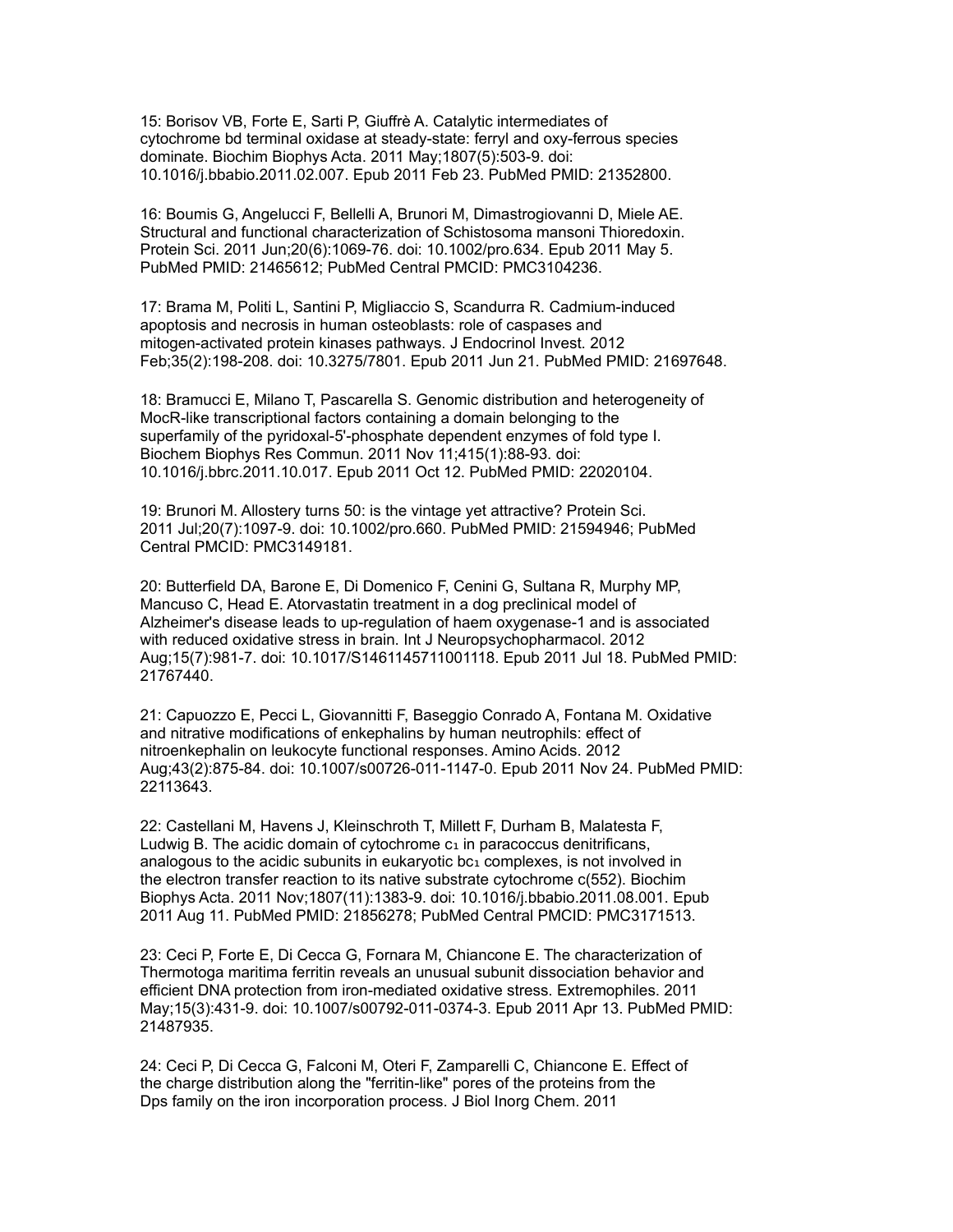Aug;16(6):869-80. doi: 10.1007/s00775-011-0784-9. Epub 2011 May 6. PubMed PMID: 21547575.

25: Coccia C, Rinaldi AC, Luca V, Barra D, Bozzi A, Di Giulio A, Veerman EC, Mangoni ML. Membrane interaction and antibacterial properties of two mildly cationic peptide diastereomers, bombinins H2 and H4, isolated from Bombina skin. Eur Biophys J. 2011 Apr;40(4):577-88. doi: 10.1007/s00249-011-0681-8. Epub 2011 Feb 17. PubMed PMID: 21327963.

26: Colotti G, Ilari A. Polyamine metabolism in Leishmania: from arginine to trypanothione. Amino Acids. 2011 Feb;40(2):269-85. doi: 10.1007/s00726-010-0630-3. Epub 2010 May 29. Review. PubMed PMID: 20512387.

27: D'Acquarica I, Cerreto A, Delle Monache G, Subrizi F, Boffi A, Tafi A, Forli S, Botta B. N-linked peptidoresorc[4]arene-based receptors as noncompetitive inhibitors for α-chymotrypsin. J Org Chem. 2011 Jun 3;76(11):4396-407. doi: 10.1021/jo102592f. Epub 2011 May 10. PubMed PMID: 21534559.

28: Daidone F, Florio R, Rinaldo S, Contestabile R, di Salvo ML, Cutruzzolà F, Bossa F, Paiardini A. In silico and in vitro validation of serine hydroxymethyltransferase as a chemotherapeutic target of the antifolate drug pemetrexed. Eur J Med Chem. 2011 May;46(5):1616-21. doi: 10.1016/j.ejmech.2011.02.009. Epub 2011 Mar 2. PubMed PMID: 21371789.

29: Daidone I, Magliano A, Di Nola A, Mignogna G, Clarkson MM, Lizzi AR, Oratore A, Mazza F. Conformational study of bovine lactoferricin in membrane-micking conditions by molecular dynamics simulation and circular dichroism. Biometals. 2011 Apr;24(2):259-68. doi: 10.1007/s10534-010-9390-5. Epub 2010 Nov 19. PubMed PMID: 21088870.

30: Dalla Via L, Santi S, Di Noto V, Venzo A, Agostinelli E, Calcabrini A, Condello M, Toninello A. Platinum(II) chloride indenyl complexes: electrochemical and biological evaluation. J Biol Inorg Chem. 2011 Jun;16(5):695-713. doi: 10.1007/s00775-011-0771-1. Epub 2011 Mar 29. PubMed PMID: 21594772.

31: Di Domenico F, Foppoli C, Coccia R, Perluigi M. Antioxidants in cervical cancer: chemopreventive and chemotherapeutic effects of polyphenols. Biochim Biophys Acta. 2012 May;1822(5):737-47. doi: 10.1016/j.bbadis.2011.10.005. Epub 2011 Oct 12. Review. PubMed PMID: 22019724.

32: Di Domenico F, Sultana R, Barone E, Perluigi M, Cini C, Mancuso C, Cai J, Pierce WM, Butterfield DA. Quantitative proteomics analysis of phosphorylated proteins in the hippocampus of Alzheimer's disease subjects. J Proteomics. 2011 Jun 10;74(7):1091-103. doi: 10.1016/j.jprot.2011.03.033. Epub 2011 Apr 13. PubMed PMID: 21515431; PubMed Central PMCID: PMC3119855.

33: Di Domenico F, Coccia R, Butterfield DA, Perluigi M. Circulating biomarkers of protein oxidation for Alzheimer disease: expectations within limits. Biochim Biophys Acta. 2011 Dec;1814(12):1785-95. doi: 10.1016/j.bbapap.2011.10.001. Epub 2011 Oct 12. Review. PubMed PMID: 22019699.

34: Di Francesco L, Correani V, Fabrizi C, Fumagalli L, Mazzanti M, Maras B, Schininà ME. 14-3-3ε marks the amyloid-stimulated microglia long-term activation. Proteomics. 2012 Jan;12(1):124-34. doi: 10.1002/pmic.201100113. Epub 2011 Dec 9.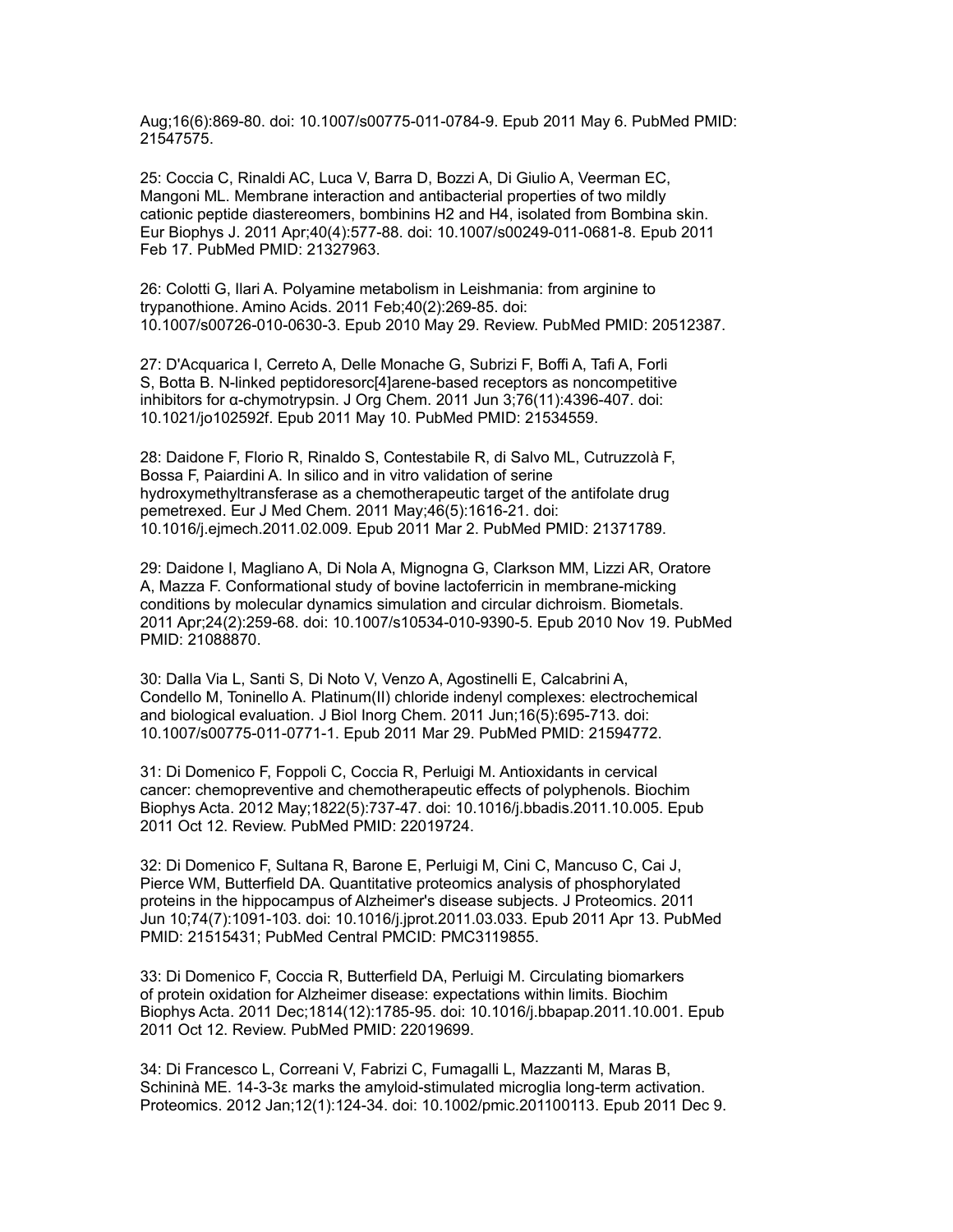PubMed PMID: 22065591.

35: Di Fusco M, Federico R, Boffi A, Macone A, Favero G, Mazzei F. Characterization and application of a diamine oxidase from Lathyrus sativus as component of an electrochemical biosensor for the determination of biogenic amines in wine and beer. Anal Bioanal Chem. 2011 Aug;401(2):707-16. doi: 10.1007/s00216-011-5131-z. Epub 2011 Jun 5. PubMed PMID: 21644017.

36: di Salvo ML, Contestabile R, Safo MK. Vitamin B(6) salvage enzymes: mechanism, structure and regulation. Biochim Biophys Acta. 2011 Nov;1814(11):1597-608. doi: 10.1016/j.bbapap.2010.12.006. Epub 2010 Dec 20. Review. PubMed PMID: 21182989.

37: Droghetti E, Nicoletti FP, Bonamore A, Sciamanna N, Boffi A, Feis A, Smulevich G. The optical spectra of fluoride complexes can effectively probe H-bonding interactions in the distal cavity of heme proteins. J Inorg Biochem. 2011 Oct;105(10):1338-43. doi: 10.1016/j.jinorgbio.2011.07.007. Epub 2011 Jul 28. PubMed PMID: 21867665.

38: Fiorillo A, Federico R, Polticelli F, Boffi A, Mazzei F, Di Fusco M, Ilari A, Tavladoraki P. The structure of maize polyamine oxidase K300M mutant in complex with the natural substrates provides a snapshot of the catalytic mechanism of polyamine oxidation. FEBS J. 2011 Mar;278(5):809-21. doi: 10.1111/j.1742-4658.2010.08000.x. Epub 2011 Jan 25. PubMed PMID: 21205212.

39: Florio R, di Salvo ML, Vivoli M, Contestabile R. Serine hydroxymethyltransferase: a model enzyme for mechanistic, structural, and evolutionary studies. Biochim Biophys Acta. 2011 Nov;1814(11):1489-96. doi: 10.1016/j.bbapap.2010.10.010. Epub 2010 Nov 5. Review. PubMed PMID: 21059411.

40: Fontana M, Blarzino C, Pecci L. Formation of 3-nitrotyrosine by riboflavin photosensitized oxidation of tyrosine in the presence of nitrite. Amino Acids. 2012 May;42(5):1857-65. doi: 10.1007/s00726-011-0905-3. Epub 2011 Apr 11. PubMed PMID: 21479936.

41: Frasconi M, Chichiarelli S, Gaucci E, Mazzei F, Grillo C, Chinazzi A, Altieri F. Interaction of ERp57 with calreticulin: Analysis of complex formation and effects of vancomycin. Biophys Chem. 2012 Jan;160(1):46-53. doi: 10.1016/j.bpc.2011.09.003. Epub 2011 Sep 17. PubMed PMID: 21996511.

42: Gianni S, Haq SR, Montemiglio LC, Jürgens MC, Engström Å, Chi CN, Brunori M, Jemth P. Sequence-specific long range networks in PSD-95/discs large/ZO-1 (PDZ) domains tune their binding selectivity. J Biol Chem. 2011 Aug 5;286(31):27167-75. doi: 10.1074/jbc.M111.239541. Epub 2011 Jun 8. PubMed PMID: 21653701; PubMed Central PMCID: PMC3149310.

43: Giardina G, Castiglione N, Caruso M, Cutruzzolà F, Rinaldo S. The Pseudomonas aeruginosa DNR transcription factor: light and shade of nitric oxide-sensing mechanisms. Biochem Soc Trans. 2011 Jan;39(1):294-8. doi: 10.1042/BST0390294. PubMed PMID: 21265791.

44: Giardina G, Montioli R, Gianni S, Cellini B, Paiardini A, Voltattorni CB, Cutruzzolà F. Open conformation of human DOPA decarboxylase reveals the mechanism of PLP addition to Group II decarboxylases. Proc Natl Acad Sci U S A. 2011 Dec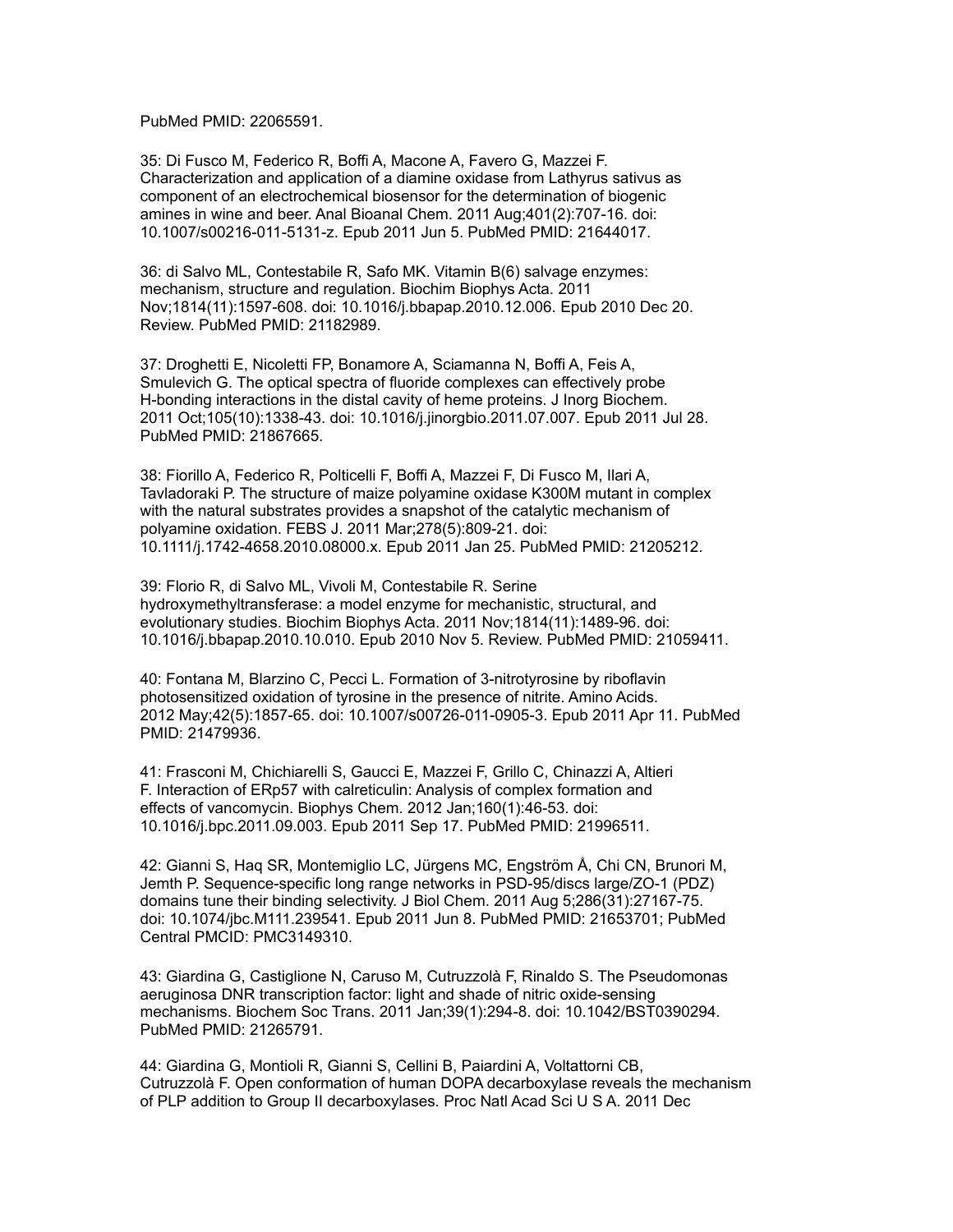20;108(51):20514-9. doi: 10.1073/pnas.1111456108. Epub 2011 Dec 5. PubMed PMID: 22143761; PubMed Central PMCID: PMC3251144.

45: Giordano C, Sansone A, Masi A, Masci A, Mosca L, Chiaraluce R, Pasquo A, Consalvi V. Inhibition of amyloid peptide fragment Aβ25-35 fibrillogenesis and toxicity by N-terminal β-amino acid-containing esapeptides: is taurine moiety essential for in vivo effects? Chem Biol Drug Des. 2012 Jan;79(1):30-7. doi: 10.1111/j.1747-0285.2011.01259.x. Epub 2011 Nov 16. PubMed PMID: 21995332.

46: Giuffrè A, Borisov VB, Mastronicola D, Sarti P, Forte E. Cytochrome bd oxidase and nitric oxide: from reaction mechanisms to bacterial physiology. FEBS Lett. 2012 Mar 9;586(5):622-9. doi: 10.1016/j.febslet.2011.07.035. Epub 2011 Aug 3. Review. PubMed PMID: 21821033.

47: Grancara S, Battaglia V, Martinis P, Viceconte N, Agostinelli E, Toninello A, Deana R. Mitochondrial oxidative stress induced by Ca2+ and monoamines: different behaviour of liver and brain mitochondria in undergoing permeability transition. Amino Acids. 2012 Feb;42(2-3):751-9. doi: 10.1007/s00726-011-0991-2. Epub 2011 Jul 30. PubMed PMID: 21805134.

48: Grieco P, Luca V, Auriemma L, Carotenuto A, Saviello MR, Campiglia P, Barra D, Novellino E, Mangoni ML. Alanine scanning analysis and structure-function relationships of the frog-skin antimicrobial peptide temporin-1Ta. J Pept Sci. 2011 May;17(5):358-65. doi: 10.1002/psc.1350. Epub 2011 Feb 18. PubMed PMID: 21337476.

49: Haq SR, Chi CN, Bach A, Dogan J, Engström Å, Hultqvist G, Karlsson OA, Lundström P, Montemiglio LC, Strømgaard K, Gianni S, Jemth P. Side-chain interactions form late and cooperatively in the binding reaction between disordered peptides and PDZ domains. J Am Chem Soc. 2012 Jan 11;134(1):599-605. doi: 10.1021/ja209341w. Epub 2011 Dec 16. PubMed PMID: 22129097.

50: Ilari A, Baiocco P, Messori L, Fiorillo A, Boffi A, Gramiccia M, Di Muccio T, Colotti G. A gold-containing drug against parasitic polyamine metabolism: the X-ray structure of trypanothione reductase from Leishmania infantum in complex with auranofin reveals a dual mechanism of enzyme inhibition. Amino Acids. 2012 Feb;42(2-3):803-11. doi: 10.1007/s00726-011-0997-9. Epub 2011 Aug 11. PubMed PMID: 21833767; PubMed Central PMCID: PMC3266496.

51: Ilari A, Alaleona F, Petrarca P, Battistoni A, Chiancone E. The X-ray structure of the zinc transporter ZnuA from Salmonella enterica discloses a unique triad of zinc-coordinating histidines. J Mol Biol. 2011 Jun 17;409(4):630-41. doi: 10.1016/j.jmb.2011.04.036. Epub 2011 Apr 21. PubMed PMID: 21530543.

52: Kaiser A, Khomutov AR, Simonian A, Agostinelli E. A rapid and robust assay for the determination of the amino acid hypusine as a possible biomarker for a high-throughput screening of antimalarials and for the diagnosis and therapy of different diseases. Amino Acids. 2012 May;42(5):1651-9. doi: 10.1007/s00726-011-0859-5. Epub 2011 Mar 1. PubMed PMID: 21360085.

53: Keeney JT, Swomley AM, Harris JL, Fiorini A, Mitov MI, Perluigi M, Sultana R, Butterfield DA. Cell cycle proteins in brain in mild cognitive impairment: insights into progression to Alzheimer disease. Neurotox Res. 2012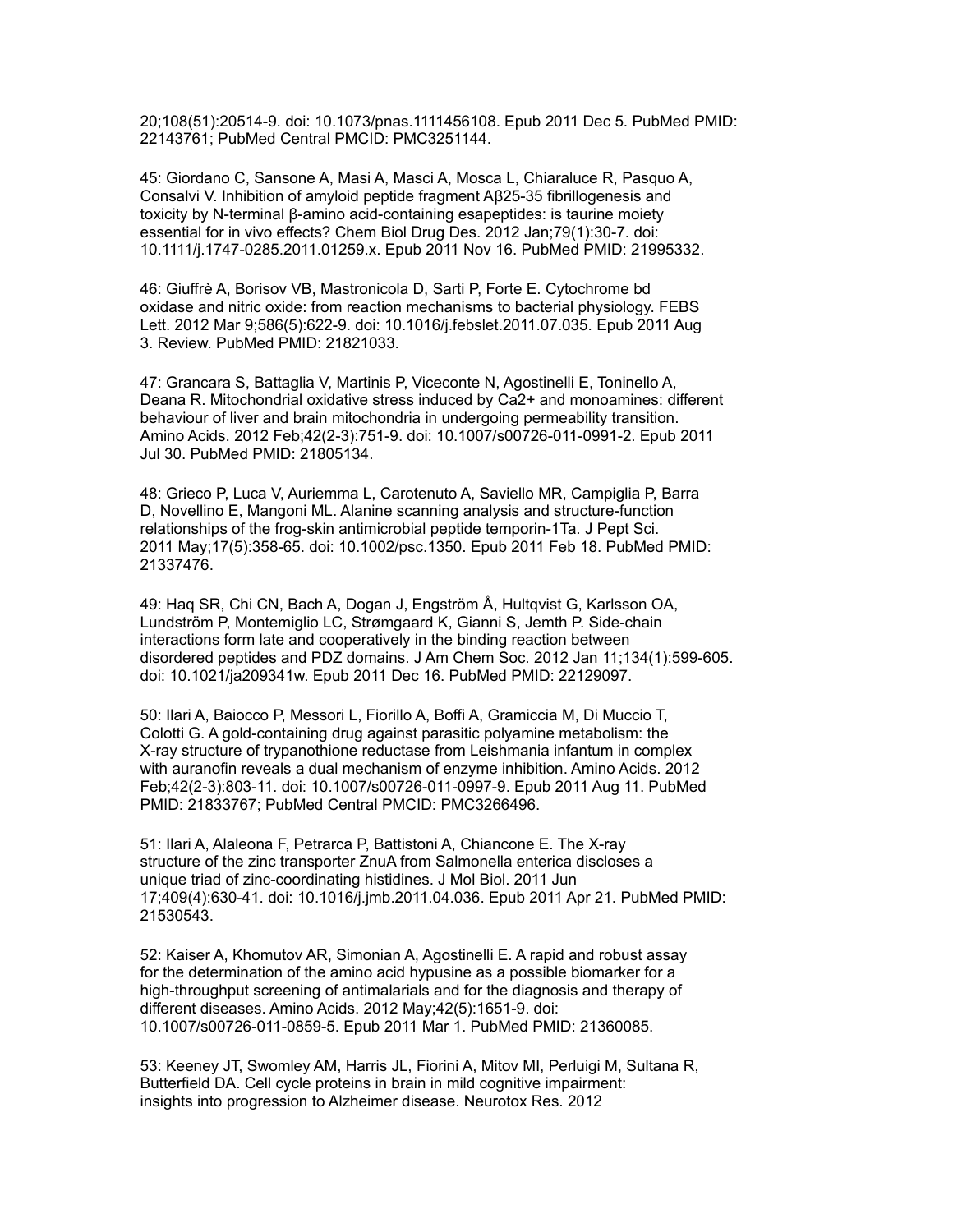Oct;22(3):220-30. doi: 10.1007/s12640-011-9287-2. Epub 2011 Nov 15. Review. PubMed PMID: 22083458.

54: Macone A, Fontana M, Barba M, Botta B, Nardini M, Ghirga F, Calcaterra A, Pecci L, Matarese RM. Antioxidant properties of aminoethylcysteine ketimine decarboxylated dimer: a review. Int J Mol Sci. 2011;12(5):3072-84. doi: 10.3390/ijms12053072. Epub 2011 May 12. PubMed PMID: 21686170; PubMed Central PMCID: PMC3116176.

55: Malgieri G, Zaccaro L, Leone M, Bucci E, Esposito S, Baglivo I, Del Gatto A, Russo L, Scandurra R, Pedone PV, Fattorusso R, Isernia C. Zinc to cadmium replacement in the A. thaliana SUPERMAN Cys2 His2 zinc finger induces structural rearrangements of typical DNA base determinant positions. Biopolymers. 2011 Nov;95(11):801-10. doi: 10.1002/bip.21680. Epub 2011 May 25. PubMed PMID: 21618209.

56: Mangoni ML, Carotenuto A, Auriemma L, Saviello MR, Campiglia P, Gomez-Monterrey I, Malfi S, Marcellini L, Barra D, Novellino E, Grieco P. Structure-activity relationship, conformational and biological studies of temporin L analogues. J Med Chem. 2011 Mar 10;54(5):1298-307. doi: 10.1021/jm1012853. Epub 2011 Feb 14. PubMed PMID: 21319749.

57: Mangoni ML. Host-defense peptides: from biology to therapeutic strategies. Cell Mol Life Sci. 2011 Jul;68(13):2157-9. doi: 10.1007/s00018-011-0709-3. Epub 2011 May 17. Review. PubMed PMID: 21584810.

58: Mangoni ML, Shai Y. Short native antimicrobial peptides and engineered ultrashort lipopeptides: similarities and differences in cell specificities and modes of action. Cell Mol Life Sci. 2011 Jul;68(13):2267-80. doi: 10.1007/s00018-011-0718-2. Epub 2011 May 15. Review. PubMed PMID: 21573781.

59: Marsango S, Bonaccorsi di Patti MC, Barra D, Miele R. Evidence that prokineticin receptor 2 exists as a dimer in vivo. Cell Mol Life Sci. 2011 Sep;68(17):2919-29. doi: 10.1007/s00018-010-0601-6. Epub 2010 Dec 14. Erratum in: Cell Mol Life Sci. 2011 Sep;68(17):2931. PubMed PMID: 21161321.

60: Martinis P, Zago L, Maritati M, Battaglia V, Grancara S, Rizzoli V, Agostinelli E, Bragadin M, Toninello A. Interactions of melatonin with mammalian mitochondria. Reducer of energy capacity and amplifier of permeability transition. Amino Acids. 2012 May;42(5):1827-37. doi: 10.1007/s00726-011-0903-5. Epub 2011 Apr 8. PubMed PMID: 21476076.

61: Martinis P, Battaglia V, Grancara S, Dalla Via L, Di Noto V, Saccoccio S, Agostinelli E, Bragadin M, Grillo MA, Toninello A. Further characterization of agmatine binding to mitochondrial membranes: involvement of imidazoline I2 receptor. Amino Acids. 2012 Feb;42(2-3):761-8. doi: 10.1007/s00726-011-0992-1. Epub 2011 Jul 29. PubMed PMID: 21800257.

62: Mastromarino P, Cacciotti F, Masci A, Mosca L. Antiviral activity of Lactobacillus brevis towards herpes simplex virus type 2: role of cell wall associated components. Anaerobe. 2011 Dec;17(6):334-6. doi: 10.1016/j.anaerobe.2011.04.022. Epub 2011 May 20. PubMed PMID: 21621625.

63: Mastronicola D, Giuffrè A, Testa F, Mura A, Forte E, Bordi E, Pucillo LP,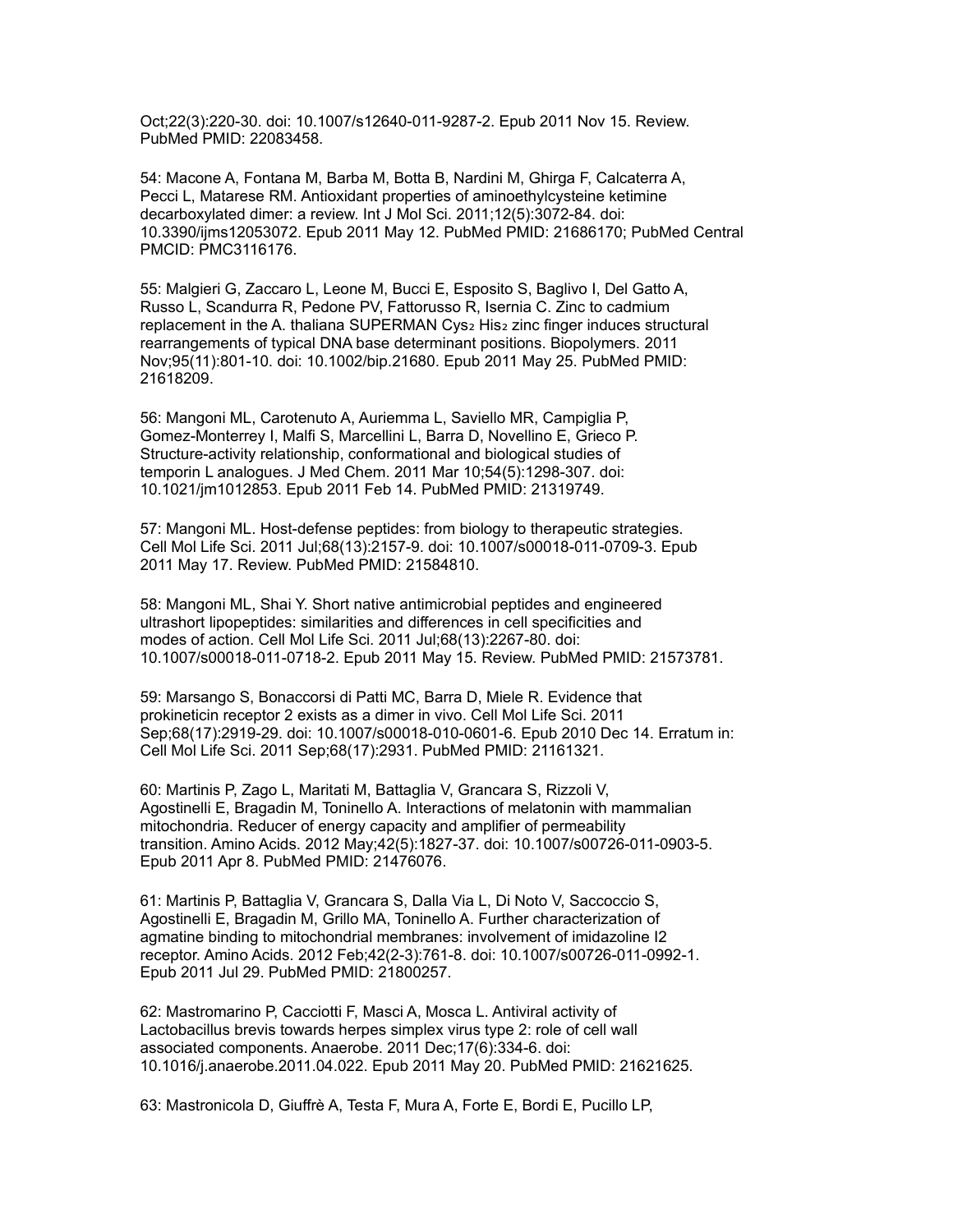Fiori PL, Sarti P. Giardia intestinalis escapes oxidative stress by colonizing the small intestine: A molecular hypothesis. IUBMB Life. 2011 Jan;63(1):21-5. doi: 10.1002/iub.409. Epub 2011 Jan 13. PubMed PMID: 21280173.

64: Mazzola L, Bemporad E, Misiano C, Pepe F, Santini P, Scandurra R. Surface analysis and osteoblasts response of a titanium oxi-carbide film deposited on titanium by ion plating plasma assisted (IPPA). J Nanosci Nanotechnol. 2011 Oct;11(10):8754-62. PubMed PMID: 22400255.

65: Montanari A, De Luca C, Di Micco P, Morea V, Frontali L, Francisci S. Structural and functional role of bases 32 and 33 in the anticodon loop of yeast mitochondrial tRNAIle. RNA. 2011 Nov;17(11):1983-96. doi: 10.1261/rna.2878711. Epub 2011 Sep 13. PubMed PMID: 21914842; PubMed Central PMCID: PMC3198592.

66: Montioli R, Fargue S, Lewin J, Zamparelli C, Danpure CJ, Borri Voltattorni C, Cellini B. The N-terminal extension is essential for the formation of the active dimeric structure of liver peroxisomal alanine:glyoxylate aminotransferase. Int J Biochem Cell Biol. 2012 Mar;44(3):536-46. doi: 10.1016/j.biocel.2011.12.007. Epub 2011 Dec 19. PubMed PMID: 22198249.

67: Morrone A, Giri R, Toofanny RD, Travaglini-Allocatelli C, Brunori M, Daggett V, Gianni S. GB1 is not a two-state folder: identification and characterization of an on-pathway intermediate. Biophys J. 2011 Oct 19;101(8):2053-60. doi: 10.1016/j.bpj.2011.09.013. PubMed PMID: 22004760; PubMed Central PMCID: PMC3192981.

68: Morrone A, McCully ME, Bryan PN, Brunori M, Daggett V, Gianni S, Travaglini-Allocatelli C. The denatured state dictates the topology of two proteins with almost identical sequence but different native structure and function. J Biol Chem. 2011 Feb 4;286(5):3863-72. doi: 10.1074/jbc.M110.155911. Epub 2010 Nov 29. PubMed PMID: 21118804; PubMed Central PMCID: PMC3030387.

69: Mosca L, Rotili D, Tempera I, Masci A, Fontana M, Chiaraluce R, Mastromarino P, d'Erme M, Mai A. Biological effects of MC2050, a quinazoline-based PARP-1 inhibitor, in human neuroblastoma and EBV-positive Burkitt's lymphoma cells. ChemMedChem. 2011 Apr 4;6(4):606-11. doi: 10.1002/cmdc.201000536. Epub 2011 Mar 1. PubMed PMID: 21365766.

70: Natella F, Macone A, Ramberti A, Forte M, Mattivi F, Matarese RM, Scaccini C. Red wine prevents the postprandial increase in plasma cholesterol oxidation products: a pilot study. Br J Nutr. 2011 Jun 28;105(12):1718-23. doi: 10.1017/S0007114510005544. Epub 2011 Feb 4. PubMed PMID: 21294933.

71: Nicoletti FP, Droghetti E, Boechi L, Bonamore A, Sciamanna N, Estrin DA, Feis A, Boffi A, Smulevich G. Fluoride as a probe for H-bonding interactions in the active site of heme proteins: the case of Thermobifida fusca hemoglobin. J Am Chem Soc. 2011 Dec 28;133(51):20970-80. doi: 10.1021/ja209312k. Epub 2011 Dec 5. PubMed PMID: 22091531.

72: Pagnini C, Corleto VD, Mangoni ML, Pilozzi E, Torre MS, Marchese R, Carnuccio A, Giulio ED, Delle Fave G. Alteration of local microflora and α-defensins hyper-production in colonic adenoma mucosa. J Clin Gastroenterol. 2011 Aug;45(7):602-10. doi: 10.1097/MCG.0b013e31820abf29. PubMed PMID: 21346603.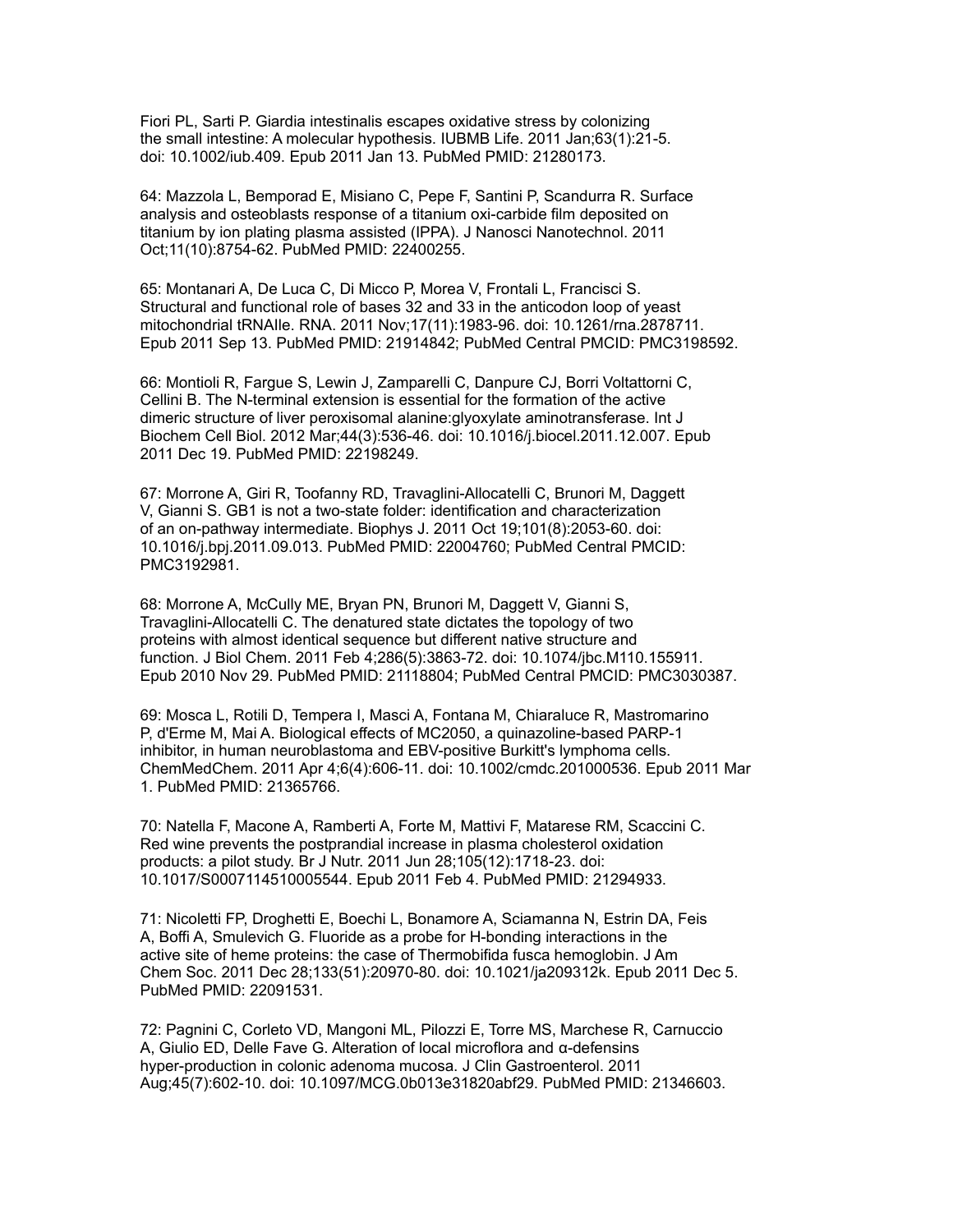73: Palermo R, Checquolo S, Giovenco A, Grazioli P, Kumar V, Campese AF, Giorgi A, Napolitano M, Canettieri G, Ferrara G, Schininà ME, Maroder M, Frati L, Gulino A, Vacca A, Screpanti I. Acetylation controls Notch3 stability and function in T-cell leukemia. Oncogene. 2012 Aug 16;31(33):3807-17. doi: 10.1038/onc.2011.533. Epub 2011 Nov 28. PubMed PMID: 22120716.

74: Palladino P, Scaglione GL, Arcovito A, Maria Vitale R, Amodeo P, Vallone B, Brunori M, Benedetti E, Rossi F. Neuroglobin-prion protein interaction: what's the function? J Pept Sci. 2011 May;17(5):387-91. doi: 10.1002/psc.1333. Epub 2011 Feb 4. PubMed PMID: 21294227.

75: Papa S, Brunori M. Allosteric cooperativity in respiratory proteins. Biochim Biophys Acta. 2011 Oct;1807(10):1251-2. doi: 10.1016/j.bbabio.2011.05.010. Epub 2011 May 13. PubMed PMID: 21605543.

76: Paulis D, Maras B, Schininà ME, di Francesco L, Principe S, Galeno R, Abdel-Haq H, Cardone F, Florio T, Pocchiari M, Mazzanti M. The pathological prion protein forms ionic conductance in lipid bilayer. Neurochem Int. 2011 Aug;59(2):168-74. doi: 10.1016/j.neuint.2011.04.008. Epub 2011 Jun 6. PubMed PMID: 21683106.

77: Perli E, Giordano C, Tuppen HA, Montopoli M, Montanari A, Orlandi M, Pisano A, Catanzaro D, Caparrotta L, Musumeci B, Autore C, Morea V, Di Micco P, Campese AF, Leopizzi M, Gallo P, Francisci S, Frontali L, Taylor RW, d'Amati G. Isoleucyl-tRNA synthetase levels modulate the penetrance of a homoplasmic m.4277T>C mitochondrial tRNA(Ile) mutation causing hypertrophic cardiomyopathy. Hum Mol Genet. 2012 Jan 1;21(1):85-100. doi: 10.1093/hmg/ddr440. Epub 2011 Sep 26. PubMed PMID: 21945886.

78: Perluigi M, Butterfield DA. Oxidative Stress and Down Syndrome: A Route toward Alzheimer-Like Dementia. Curr Gerontol Geriatr Res. 2012;2012:724904. doi: 10.1155/2012/724904. Epub 2011 Nov 29. PubMed PMID: 22203843; PubMed Central PMCID: PMC3235450.

79: Perluigi M, Butterfield DA. The identification of protein biomarkers for oxidative stress in Down syndrome. Expert Rev Proteomics. 2011 Aug;8(4):427-9. doi: 10.1586/EPR.11.36. Review. PubMed PMID: 21819296.

80: Perluigi M, di Domenico F, Fiorini A, Cocciolo A, Giorgi A, Foppoli C, Butterfield DA, Giorlandino M, Giorlandino C, Schininà ME, Coccia R. Oxidative stress occurs early in Down syndrome pregnancy: A redox proteomics analysis of amniotic fluid. Proteomics Clin Appl. 2011 Apr;5(3-4):167-78. doi: 10.1002/prca.201000121. Epub 2011 Feb 24. PubMed PMID: 21360684.

81: Perugia G, Ciccariello M, Pirolli F, Chinazzi A, Teodonio S, Borgoni G, Croce F, Liberti M. Paraurethral leiomyoma. Urology. 2012 Apr;79(4):e51-2. doi: 10.1016/j.urology.2011.08.004. Epub 2011 Oct 19. PubMed PMID: 22014968.

82: Pino S, Costanzo G, Giorgi A, Di Mauro E. Sequence complementarity-driven nonenzymatic ligation of RNA. Biochemistry. 2011 Apr 12;50(14):2994-3003. doi: 10.1021/bi101981z. Epub 2011 Mar 16. PubMed PMID: 21361363.

83: Porcelli L, Gilardi F, Laghezza A, Piemontese L, Mitro N, Azzariti A, Altieri F, Cervoni L, Fracchiolla G, Giudici M, Guerrini U, Lavecchia A, Montanari R, Di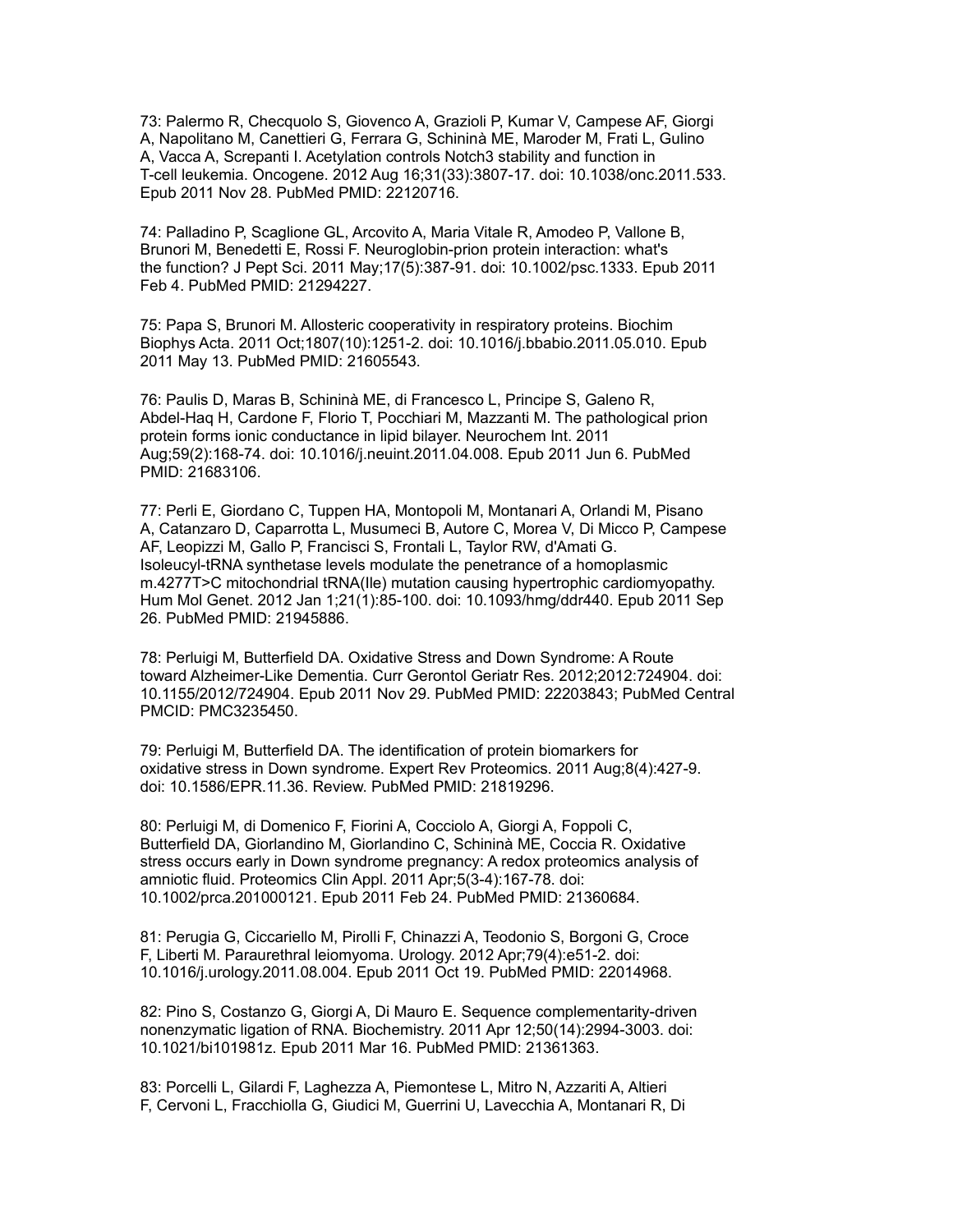Giovanni C, Paradiso A, Pochetti G, Simone GM, Tortorella P, Crestani M, Loiodice F. Synthesis, characterization and biological evaluation of ureidofibrate-like derivatives endowed with peroxisome proliferator-activated receptor activity. J Med Chem. 2012 Jan 12;55(1):37-54. doi: 10.1021/jm201306q. Epub 2011 Dec 2. PubMed PMID: 22081932.

84: Radoul M, Bykov D, Rinaldo S, Cutruzzolà F, Neese F, Goldfarb D. Dynamic hydrogen-bonding network in the distal pocket of the nitrosyl complex of Pseudomonas aeruginosa cd1 nitrite reductase. J Am Chem Soc. 2011 Mar 9;133(9):3043-55. doi: 10.1021/ja109688w. Epub 2011 Feb 10. PubMed PMID: 21309511.

85: Rinaldo S, Giardina G, Castiglione N, Stelitano V, Cutruzzolà F. The catalytic mechanism of Pseudomonas aeruginosa cd1 nitrite reductase. Biochem Soc Trans. 2011 Jan;39(1):195-200. doi: 10.1042/BST0390195. PubMed PMID: 21265772.

86: Rinaldo S, Sam KA, Castiglione N, Stelitano V, Arcovito A, Brunori M, Allen JW, Ferguson SJ, Cutruzzolà F. Observation of fast release of NO from ferrous  $d_1$ haem allows formulation of a unified reaction mechanism for cytochrome cd1 nitrite reductases. Biochem J. 2011 Apr 1;435(1):217-25. doi: 10.1042/BJ20101615. PubMed PMID: 21244362.

87: Robin S, Arese M, Forte E, Sarti P, Giuffrè A, Soulimane T. A sulfite respiration pathway from Thermus thermophilus and the key role of newly identified cytochrome c<sub>550</sub>. J Bacteriol. 2011 Aug;193(15):3988-97. doi: 10.1128/JB.05186-11. Epub 2011 Jun 10. PubMed PMID: 21665981; PubMed Central PMCID: PMC3147519.

88: Saccoccia F, Angelucci F, Boumis G, Brunori M, Miele AE, Williams DL, Bellelli A. On the mechanism and rate of gold incorporation into thiol-dependent flavoreductases. J Inorg Biochem. 2012 Mar;108:105-11. doi: 10.1016/j.jinorgbio.2011.11.005. Epub 2011 Nov 27. PubMed PMID: 22166353; PubMed Central PMCID: PMC3396563.

89: Sarti P, Forte E, Mastronicola D, Giuffrè A, Arese M. Cytochrome c oxidase and nitric oxide in action: molecular mechanisms and pathophysiological implications. Biochim Biophys Acta. 2012 Apr;1817(4):610-9. doi: 10.1016/j.bbabio.2011.09.002. Epub 2011 Sep 14. Review. PubMed PMID: 21939634.

90: Siglioccolo A, Paiardini A, Piscitelli M, Pascarella S. Structural adaptation of extreme halophilic proteins through decrease of conserved hydrophobic contact surface. BMC Struct Biol. 2011 Dec 22;11:50. doi: 10.1186/1472-6807-11-50. PubMed PMID: 22192175; PubMed Central PMCID: PMC3293032.

91: Singh R, Spyrakis F, Cozzini P, Paiardini A, Pascarella S, Mozzarelli A. Chemogenomics of pyridoxal 5'-phosphate dependent enzymes. J Enzyme Inhib Med Chem. 2013 Feb;28(1):183-94. doi: 10.3109/14756366.2011.643305. Epub 2011 Dec 19. PubMed PMID: 22181815.

92: Spadaccio C, Di Domenico F, Perluigi M, Lusini M, Giorgi A, Schininà ME, Blarzino C, Covino E, Chello M, Coccia R. Serum proteomics in patients with diagnosis of abdominal aortic aneurysm. Cardiovasc Pathol. 2012 Jul-Aug;21(4):283-90. doi: 10.1016/j.carpath.2011.09.008. Epub 2011 Nov 21. PubMed PMID: 22104004.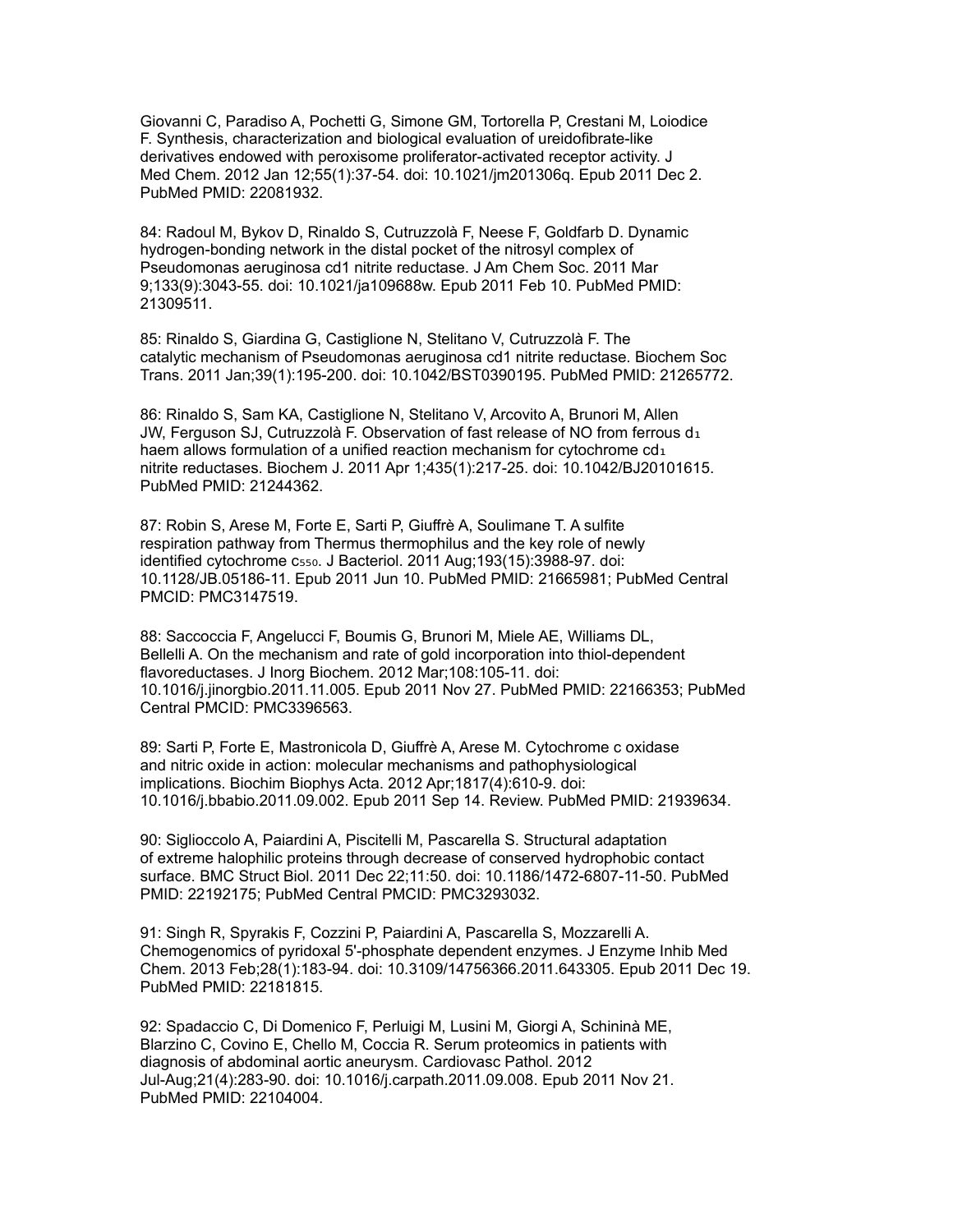93: Spadaccio C, Rainer A, Trombetta M, Centola M, Lusini M, Chello M, Covino E, De Marco F, Coccia R, Toyoda Y, Genovese JA. A G-CSF functionalized scaffold for stem cells seeding: a differentiating device for cardiac purposes. J Cell Mol Med. 2011 May;15(5):1096-108. doi: 10.1111/j.1582-4934.2010.01100.x. Epub 2010 Jun 1. PubMed PMID: 20518852.

94: Stevanato R, Cardillo S, Braga M, De Iuliis A, Battaglia V, Toninello A, Agostinelli E, Vianello F. Preliminary kinetic characterization of a copper amine oxidase from rat liver mitochondria matrix. Amino Acids. 2011 Feb;40(2):713-20. doi: 10.1007/s00726-010-0708-y. Epub 2010 Aug 5. Erratum in: Amino Acids. 2012 Jun;42(6):2531. PubMed PMID: 20686801.

95: Sultana R, Robinson RA, Di Domenico F, Abdul HM, St Clair DK, Markesbery WR, Cai J, Pierce WM, Butterfield DA. Proteomic identification of specifically carbonylated brain proteins in APP(NLh)/APP(NLh) × PS-1(P264L)/PS-1(P264L) human double mutant knock-in mice model of Alzheimer disease as a function of age. J Proteomics. 2011 Oct 19;74(11):2430-40. doi: 10.1016/j.jprot.2011.06.015. Epub 2011 Jun 25. PubMed PMID: 21726674; PubMed Central PMCID: PMC3199338.

96: Tabbene O, Kalai L, Ben Slimene I, Karkouch I, Elkahoui S, Gharbi A, Cosette P, Mangoni ML, Jouenne T, Limam F. Anti-candida effect of bacillomycin D-like lipopeptides from Bacillus subtilis B38. FEMS Microbiol Lett. 2011 Mar;316(2):108-14. doi: 10.1111/j.1574-6968.2010.02199.x. Epub 2011 Jan 13. PubMed PMID: 21204933.

97: Tavladoraki P, Cona A, Federico R, Tempera G, Viceconte N, Saccoccio S, Battaglia V, Toninello A, Agostinelli E. Polyamine catabolism: target for antiproliferative therapies in animals and stress tolerance strategies in plants. Amino Acids. 2012 Feb;42(2-3):411-26. doi: 10.1007/s00726-011-1012-1. Epub 2011 Aug 28. Review. PubMed PMID: 21874532.

98: Testa F, Mastronicola D, Cabelli DE, Bordi E, Pucillo LP, Sarti P, Saraiva LM, Giuffrè A, Teixeira M. The superoxide reductase from the early diverging eukaryote Giardia intestinalis. Free Radic Biol Med. 2011 Oct 15;51(8):1567-74. doi: 10.1016/j.freeradbiomed.2011.07.017. Epub 2011 Jul 29. PubMed PMID: 21839165.

99: Turano C, Gaucci E, Grillo C, Chichiarelli S. ERp57/GRP58: a protein with multiple functions. Cell Mol Biol Lett. 2011 Dec;16(4):539-63. doi: 10.2478/s11658-011-0022-z. Epub 2011 Aug 11. Review. PubMed PMID: 21837552.

100: Valente S, Tomassi S, Tempera G, Saccoccio S, Agostinelli E, Mai A. Novel reversible monoamine oxidase A inhibitors: highly potent and selective 3-(1H-pyrrol-3-yl)-2-oxazolidinones. J Med Chem. 2011 Dec 8;54(23):8228-32. doi: 10.1021/jm201011x. Epub 2011 Nov 7. PubMed PMID: 22017497.

101: Vascotto C, Bisetto E, Li M, Zeef LA, D'Ambrosio C, Domenis R, Comelli M, Delneri D, Scaloni A, Altieri F, Mavelli I, Quadrifoglio F, Kelley MR, Tell G. Knock-in reconstitution studies reveal an unexpected role of Cys-65 in regulating APE1/Ref-1 subcellular trafficking and function. Mol Biol Cell. 2011 Oct;22(20):3887-901. doi: 10.1091/mbc.E11-05-0391. Epub 2011 Aug 24. PubMed PMID: 21865600; PubMed Central PMCID: PMC3192867.